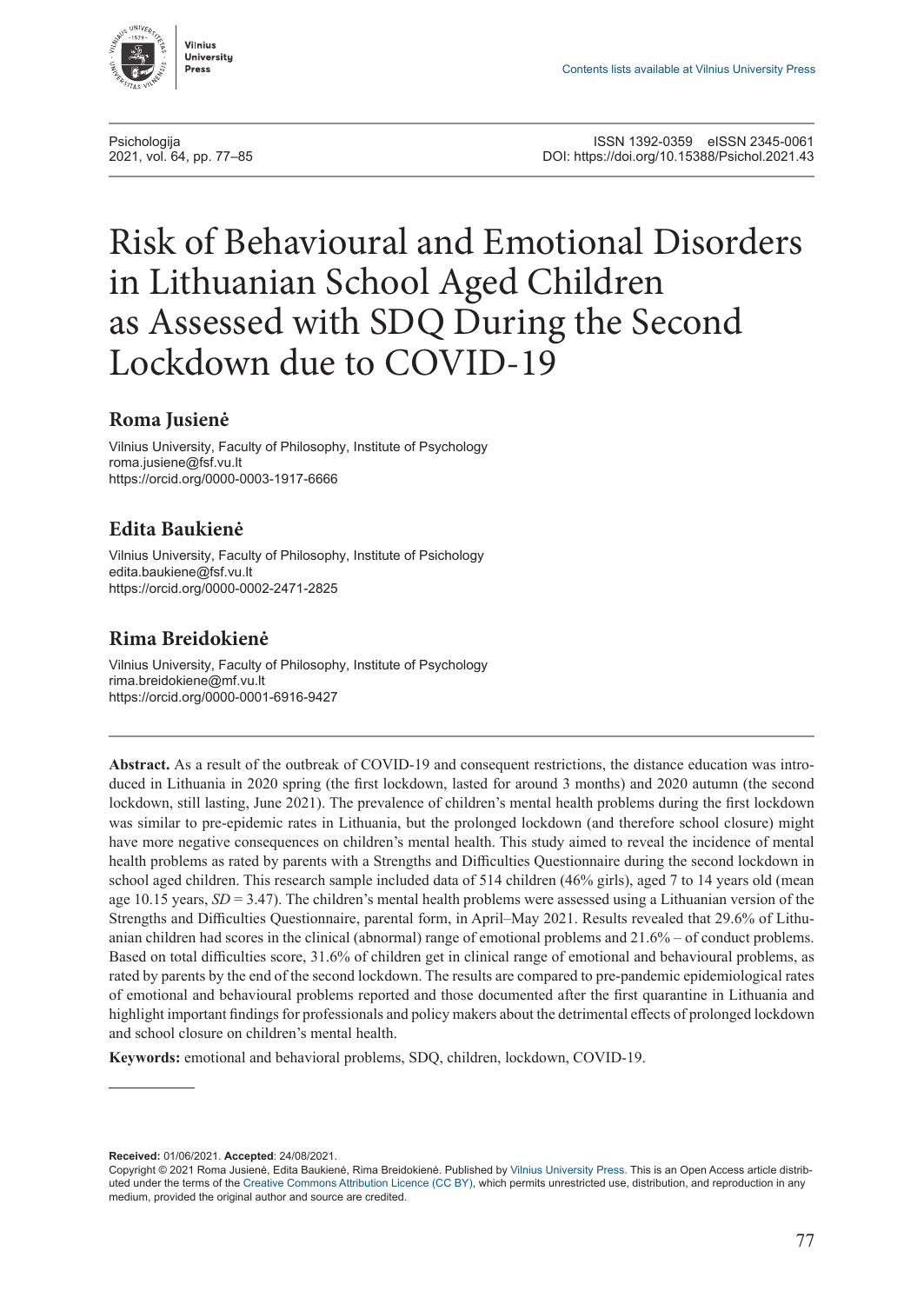## **Mokyklinio amžiaus vaikų elgesio ir emocinių sutrikimų rizika, vertinta Galių ir sunkumų klausimynu antrojo karantino dėl COVID-19 metu Lietuvoje**

**Santrauka.** Pasaulyje kilus COVID-19 pandemijai, daugelyje šalių, taip pat Lietuvoje, buvo paskelbtas karantinas ir įvesti ribojimai. 2020 m. pavasarį Lietuvoje pirmojo karantino metu buvo įvestas nuotolinis ugdymas mokiniams, kuris truko beveik tris mėnesius. 2020 m. rudenį buvo įvestas antrasis karantinas (ir nuotolinis ugdymas), kuris tęsiasi ir šiuo metu (2021 m. birželis). Nors pirmojo karantino metu vaikų psichikos sveikata pablogėjo, vaikų elgesio ir emocijų problemų raiška buvo panaši kaip priešpandeminiu laikotarpiu. Tačiau pusę metų ar ilgiau trunkantis antrasis karantinas (atitinkamai mokyklų "uždarymas" – ugdymas nuotoliniu būdu) galėjo turėti daugiau neigiamų pasekmių vaikų psichikos sveikatai. Šiuo tyrimu siekėme atskleisti pradinio ir pagrindinio mokyklinio amžiaus vaikų elgesio ir emocijų sutrikimų riziką, vertintą antrojo karantino pabaigoje Galių ir sunkumų klausimynu. Tyrimo dalyviai – 514 septynių–keturiolikos metų vaikų (amžiaus vidurkis 10,15 metų, standartinis nuokrypis – 3,47; 46 % imties – mergaitės). Vaikų elgesio ir emocijų problemas vertino tėvai – 2021 m. balandį–gegužę pildė Galių ir sunkumų klausimyno versiją tėvams. Rezultatai atskleidė, kad 29,6 % šiame tyrime dalyvavusių vaikų patyrė emocinių sutrikimų riziką (vidurkiniai skalės įverčiai atitiko nuokrypį pagal populiacines normas), 21,6 % patyrė elgesio sutrikimų riziką. Pagal bendros sunkumų skalės įverčius 31,6 % vaikų elgesio ir emocijų problemos vertintinos kaip nukrypusios nuo normos. Šie rezultatai lyginami su ikipandeminiu laikotarpiu atlikto Lietuvos epidemiologinio tyrimo rezultatais ir su kitų pandeminiu laikotarpiu atliktų tyrimų rezultatais. Atkreipiamas psichikos sveikatos specialistų ir politikos formuotojų dėmesys į vaikų psichikos sveikatą itin neigiamai veikiantį užsitęsusį karantiną ir ugdymą ne mokykloje, o nuotoliniu būdu.

**Pagrindiniai žodžiai:** emocijų ir elgesio problemos, vaikai, Galių ir sunkumų klausimynas, karantinas, COVID-19.

## **Introduction**

The World Health Organization (WHO) have declared on March 11, 2020 a pandemic for the novel coronavirus SARS-Cov-2 (COVID-19), and it continues till now (June 2021). There is clear evidence that children are very unlikely to have severe forms of COVID-19 (Tagarro, 2020; Viner et al., 2021). Although the negative effects of the pandemic on children's mental health, especially those related to social isolation, prolonged school closure, additional distress and risks in families, etc., are well documented (Loades et al., 2020; Saddik et al., 2021; Spinelli et al., 2020; Viner et al., 2021). The withdrawal from social life, daily activities, as attending school, combined with fear, anxiety and the feeling of the unpredictable, increase the risks for this group to develop psychiatric disorders in the future, even those who do not have such histories (de Figueiredo et al., 2021).

The Lithuanian Government has ordered a national lockdown on March 16, 2020. To prevent the spread of COVID-19 infections in primary and secondary schools, distance education was introduced for all school aged children and proceeded from 16th March to  $16<sup>th</sup>$  June. Its duration coincided with the first quarantine ( $1<sup>st</sup>$  lockdown) in Lithuania. After the summer school holiday, in September 2020, the majority of children returned to contact education at schools. However, starting from the end of October 2020, the Lithuanian Government has introduced the second national lockdown, starting with the closure of schools and coming back to distance education again. The 2nd lockdown in Lithuania lasts from 7th November 2020 till June 2021. Primary schools were closed, and distance education was introduced from 14th December, and were partly opened (mixed form of education introduced) in March or April 2021. Secondary schools were totally closed, and distance education was introduced from 2nd November 2020, and were partly opened for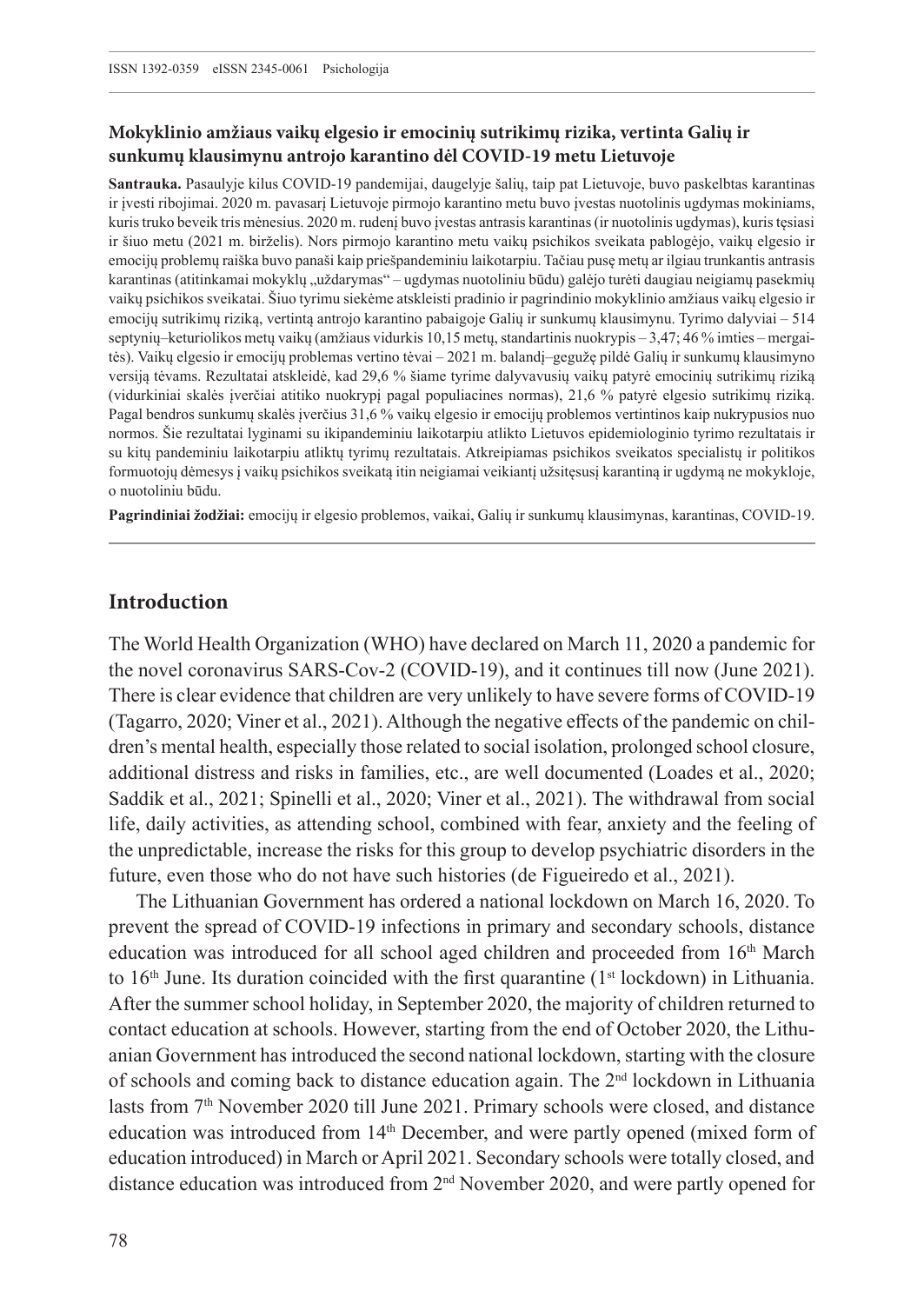small proportions of students (mixed form of education introduced) in May 2021. Thus the majority of primary school children (aged 7 to 10 years old) have spent in distance learning and experienced total school closure around three-four months, and secondary school students (aged 11 to 18 years old) – for more than six months.

The studies conducted after the first lockdown in Lithuania revealed that for more than one-third of school aged children their emotional well-being during the first quarantine deteriorated, although the prevalence of mental health problems was not higher than prepandemic (Jusienė et al., 2021). The considerable improvement of children's emotional well-being in early Autumn 2020 was also observed (Jusienė et al., 2021). However, the second school closure and the second lockdown in Lithuania resulted again in multiple risks for children's mental health. Moreover, due to its longevity, it may have an even stronger effect on mental health (Loades et al., 2020).

The Strengths and Difficulties Questionnaire (SDQ) has been used extensively to screen for possible mental disorders in epidemiological studies around the world (Husky et al., 2018). Children with a higher total difficulties score have greater psychopathology as judged by the prevalence of clinical disorders (Goodman & Goodman, 2009). Thus, it is a valid and efficient instrument for screening children with considerable risk of emotional and behavioral disorders.

This study aims to reveal the incidence of mental health problems as rated by parents with the SDQ during the  $2<sup>nd</sup>$  lockdown in school aged children (7 to 14 years old). We propose that the  $2<sup>nd</sup>$  prolonged lockdown and particularly the school closure (which coincided with lockdown) had much more negative consequences for children's mental health as compared to pre-pandemic epidemiological rates of emotional and behavioral problems reported earlier and those documented after the first quarantine in Lithuania.

# **Method**

# *Sample and procedure*

This study is a part of the ongoing research project "Long-term effects of screens on children's physical and mental health". Parents of school aged children living in various regions of Lithuania were invited to take part in the research through schools and social media. Parents who were participants in our other longitudinal studies and have provided personal email letters with consent for communication for scientific purposes were also invited to participate in this study. Parents signed informed consent forms for the study online and completed online questionnaires. The permission of the Psychological Research Ethical Board at Vilnius University was obtained for the study (No. 65, 2021-04-21). The data presented in this study were gathered by the end of the second quarantine in April-May 2021.

This research sample included data of the 514 children, aged 7 to 14 years old (mean age 10.15 years, *SD* = 3.47; 299 children attended primary school; 215 attended secondary school, see Table 1). Nearly ninety-six per cent  $(n = 497)$  of questionnaires were com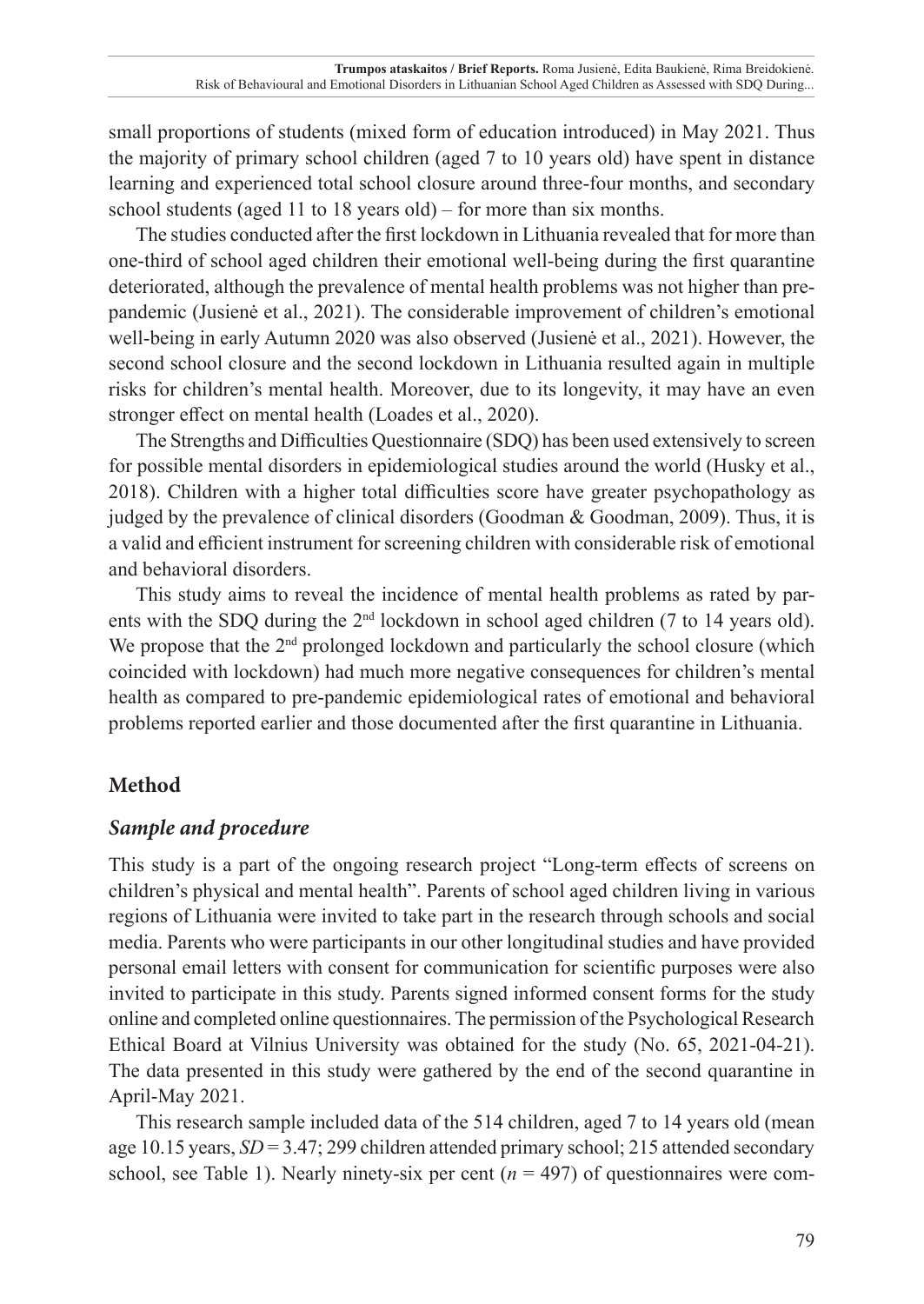pleted by mothers, 2.9 % ( $n = 15$ ) by fathers, 0.4 % ( $n = 2$ ) by other respondents (foster caregivers). The research sample somewhat over represents children from educated and low social economical risk families (see Table 1).

#### **Table 1**

*The demographic characteristics of the participants*

| Characteristics                       | Total sample<br>$(N = 514)$ | 1–4 classes<br>$(N = 299)$                        | 5–8 classes<br>$(N = 215)$      | $\chi^2$ | $\overline{p}$ |  |  |
|---------------------------------------|-----------------------------|---------------------------------------------------|---------------------------------|----------|----------------|--|--|
| Child gender                          |                             |                                                   |                                 |          |                |  |  |
| $%$ Girls                             | 45.7<br>$(n = 235)$         | 47.5<br>$(n = 142)$                               | 43.3<br>$(n=93)$                | .904     | .342           |  |  |
| $%$ Boys                              | 54.3<br>$(n = 279)$         | 52.5<br>$(n = 157)$                               | 56.7<br>$(n = 122)$             |          |                |  |  |
| Respondent parent's education         |                             |                                                   |                                 |          |                |  |  |
| % Low $( \leq 12$ educational years)  |                             | 6.4 $(n = 33)$ 5.7 $(n = 17)$ 7.4 $(n = 16)$ 1.83 |                                 |          | .401           |  |  |
| % Medium (13–15 educational years)    | 12.6 $(n = 65)$             |                                                   | 11.4 $(n = 34)$ 14.4 $(n = 31)$ |          |                |  |  |
| % High ( $\geq$ 16 educational years) | 80.9                        | 82.9<br>$(n = 415)$ $(n = 247)$ $(n = 168)$       | 78.1                            |          |                |  |  |
| Respondent parent's employment status |                             |                                                   |                                 |          |                |  |  |
| % Employed                            | 86.8<br>$(n = 446)$         | 92.3<br>$(n = 250)$                               | 95.6<br>$(n = 196)$             | 2.23     | .135           |  |  |
| % Unemployed                          |                             | 6.3 $(n = 30)$ 7.7 $(n = 21)$                     | 4.4 $(n = 9)$                   |          |                |  |  |

#### *Instruments*

Children's *mental health problems* were assessed using a Lithuanian version of the Strength and Difficulties Questionnaire (Gintilienė et al., 2004; Goodman, 1997), parental form. It contains 25 items; each item is scored as *not true* (0 or 2), *somewhat true* (1), or *certainly true* (2 or 0) based on the *preceding 6 months*. The questionnaire consists of five subscales including five items each: prosocial behaviours, hyperactivity/inattention, emotional problems, conduct problems, peer problems. The latter four scales measure the *emotional and behavioural problems* of a child, e.g., indicate mental health problems. The total difficulties score is computed using the sum of these four scales (20 items). Cutoff on SDQ scores were obtained from Lithuanian SDQ norms (Gintilienė et al., 2004). These cut-offs identify "normal," "borderline" and "abnormal" scores which can then be recoded to represent *the absence (normal or borderline score) or the presence (abnormal score)* of each class of disorders: internalizing disorders (emotional problems subscale), attention deficit hyperactivity disorder (hyperactivity/inattention subscale), and conduct disorders (conduct problems subscale) (Husky et al., 2018). The SDQ was reported as a reliable and valid instrument in various countries, and in Lithuania (Gintilienė et al., 2004; Husky et al., 2018). The scale reliability for this study sample is adequate for the Total difficulties scale Cronbach's  $a = .72$ , although should be considered with caution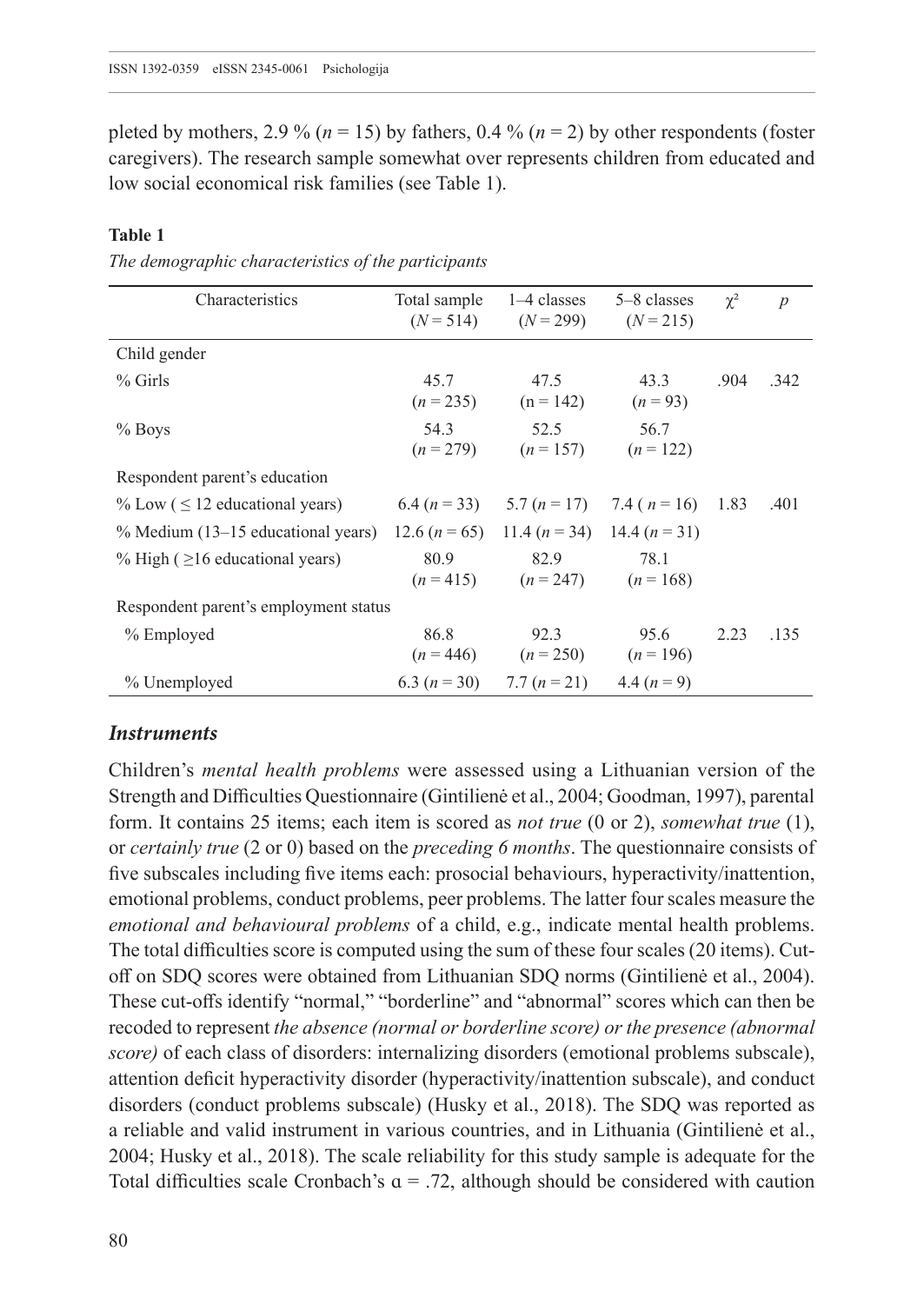for the Hyperactivity/inattention scale (Cronbach's  $\alpha$  = .67), Emotional problems (Cronbach's  $a = .60$ ), Conduct problems (Cronbach's  $a = .63$ ), and Peer problems (Cronbach's  $\alpha$  = .53). The internal consistency of scales is very similar to those reported in the SDO psychometric validation studies (Gintilienė et al., 2004; Husky et al., 2018).

# **Results**

The descriptive statistics of the SDQ emotional and behavioural problem scales and total difficulties scale are provided in Table 2. Parental education was not related to SDQ scores in the sample. Children's age was not significantly related to the SDQ scores, although primary school aged children had higher scores of hyperactivity ( $t = 1.536$ ,  $p = .001$ ) and lower scores of peer problems ( $t = -2.44$ ,  $p = .015$ ) in comparison with secondary school children. Respondent parent's education was not related to SDQ scores (for all scales *p* > .05, rs ranged from –.051 to .061).

## **Table 2**

*Descriptives of SDQ scales for the study sample*

| SDQ scale                      | Range $(min - max)$ | M     | SD   |
|--------------------------------|---------------------|-------|------|
| Hyperactivity /<br>inattention | $0 - 10$            | 4.94  | 2.41 |
| Emotional problems             | $0 - 10$            | 3.92  | 2.82 |
| Conduct problems               | $0 - 9$             | 2.34  | 1.52 |
| Peer problems                  | $0 - 10$            | 3.20  | 2.36 |
| Total difficulties             | $0 - 29$            | 14.41 | 6.75 |

The results of cut-offs proportions of SDQ scales (presented in Table 3) revealed that according to parental rates around one fourth (26.1%) of participant children had scores in the abnormal (clinical) range of hyperactivity/inattention scale. About one third of children (29.6%) scored above the abnormal cut-off of emotional problems and around one fourth of the children (24.6%) scored above the abnormal cut-off of conduct problems. 41.1% of children were scoring in the clinical range of peer problems, although this finding should be interpreted with caution due to questionable scale reliability and due to the context of rating (e.g., children were highly restricted in live contacts with peers). In sum, a little over half of children (55.4%) had scores in the normal range of total difficulties. There were significantly larger proportion of boys in the abnormal range of conduct problems as compared to girls, and a larger proportion of primary school children in the abnormal range of hyperactivity/inattention as compared to secondary school children (see Table 2). Although based on total difficulties score proportions of boys and girls and proportions of primary- and secondary school aged children in the clinical range was comparable.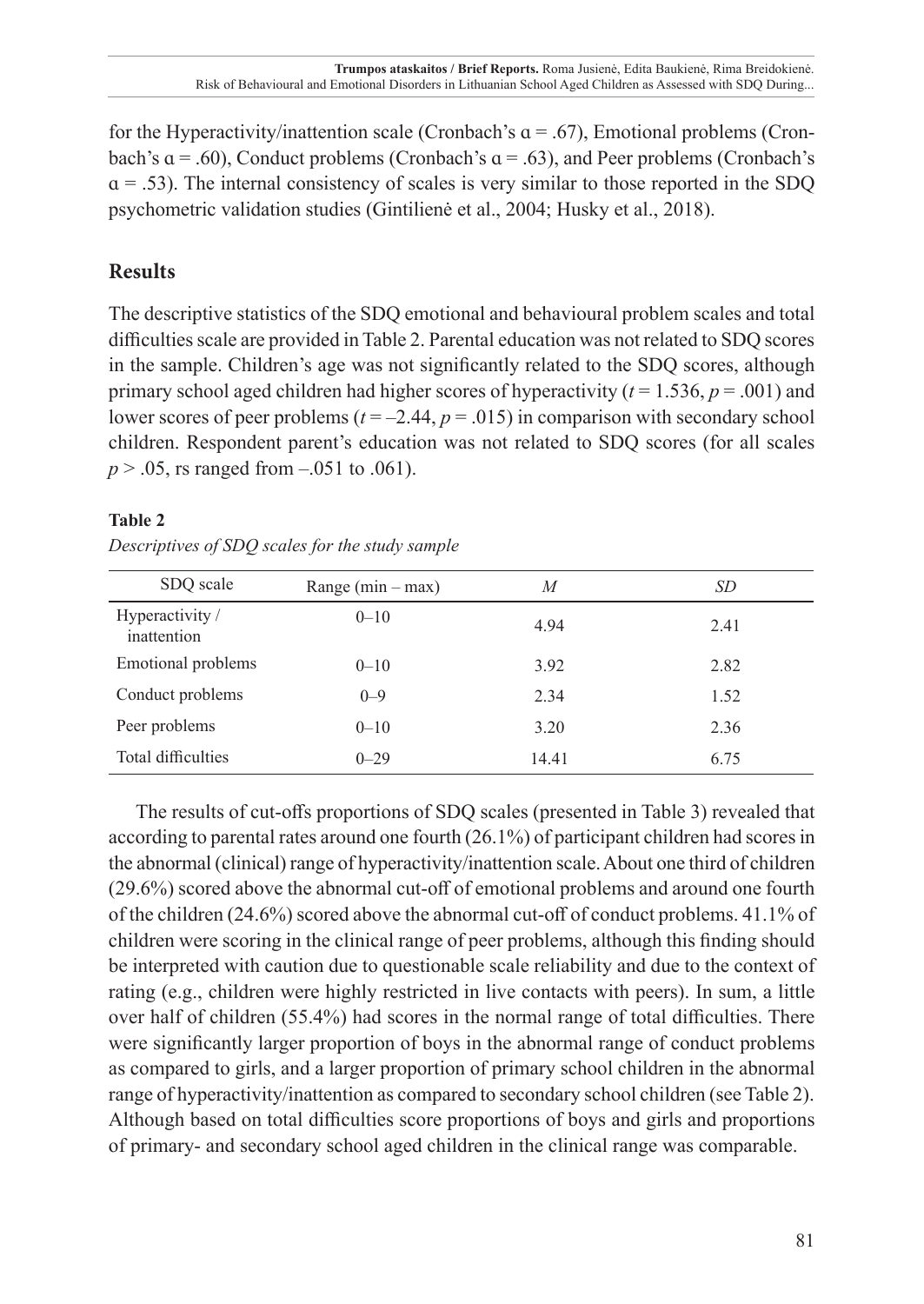#### **Table 3**

| SDQ scale                      | Child's gender   | Normal | Borderline    | Abnormal |               | $p$ value |
|--------------------------------|------------------|--------|---------------|----------|---------------|-----------|
|                                |                  |        | $\frac{0}{0}$ |          | $\chi^2$ test |           |
| Hyperactivity /<br>inattention | Girls            | 61.3   | 17.0          | 21.7     | 4.69          | .096      |
|                                | <b>Boys</b>      | 53.2   | 16.9          | 29.9     |               |           |
|                                | Primary school   | 52.5   | 17.1          | 30.4     | 7.56          | .023      |
|                                | Secondary school | 63.1   | 16.8          | 20.1     |               |           |
|                                | <b>Total</b>     | 56.9   | 17.0          | 26.1     |               |           |
| Emotional<br>problems          | Girls            | 54.9   | 11.1          | 34.0     |               | .105      |
|                                | <b>Boys</b>      | 63.4   | 10.8          | 25.8     | 4.50          |           |
|                                | Primary school   | 60.2   | 11.0          | 28.8     | .23           | .894      |
|                                | Secondary school | 58.6   | 10.7          | 30.7     |               |           |
|                                | <b>Total</b>     | 59.5   | 10.9          | 29.6     |               |           |
| Conduct pro-<br>blems          | Girls            | 61.7   | 22.1          | 13.2     | 7.90          | .019      |
|                                | <b>Boys</b>      | 52.3   | 21.5          | 26.2     |               |           |
|                                | Primary school   | 56.9   | 22.1          | 21.1     | .13           | .939      |
|                                | Secondary school | 56.3   | 21.4          | 22.3     |               |           |
|                                | <b>Total</b>     | 56.6   | 21.8          | 21.6     |               |           |
| Peer problems                  | Girls            | 63.0   |               | 37.0     | 2.91          | .088      |
|                                | <b>Boys</b>      | 55.6   |               | 44.4     |               |           |
|                                | Primary school   | 62.2   |               | 37.8     | 3.14          | .077      |
|                                | Secondary school | 54.4   |               | 45.6     |               |           |
|                                | <b>Total</b>     | 58.8   |               | 41.1     |               |           |
| Total difficul-<br>ties        | Girls            | 57.4   | 11.1          | 31.5     | 1.66          | .435      |
|                                | <b>Boys</b>      | 53.6   | 14.7          | 31.7     |               |           |
|                                | Primary school   | 54.2   | 14.4          | 31.4     | 1.14          | .565      |
|                                | Secondary school | 57.0   | 11.2          | 31.8     |               |           |
|                                | <b>Total</b>     | 55.4   | 13.1          | 31.6     |               |           |

*Cut-offs proportions of the SDQ scales and comparison according to child's gender and to whether a child attends primary or secondary school*

# **Discussion**

Almost one third (31.6%) of children aged 7 to 14 years old can be considered as having the clinical (abnormal) range of emotional and behavioural disorders, as rated by parents by the end of the 2nd quarantine due to the COVID-19 pandemic in Lithuania. Moreover,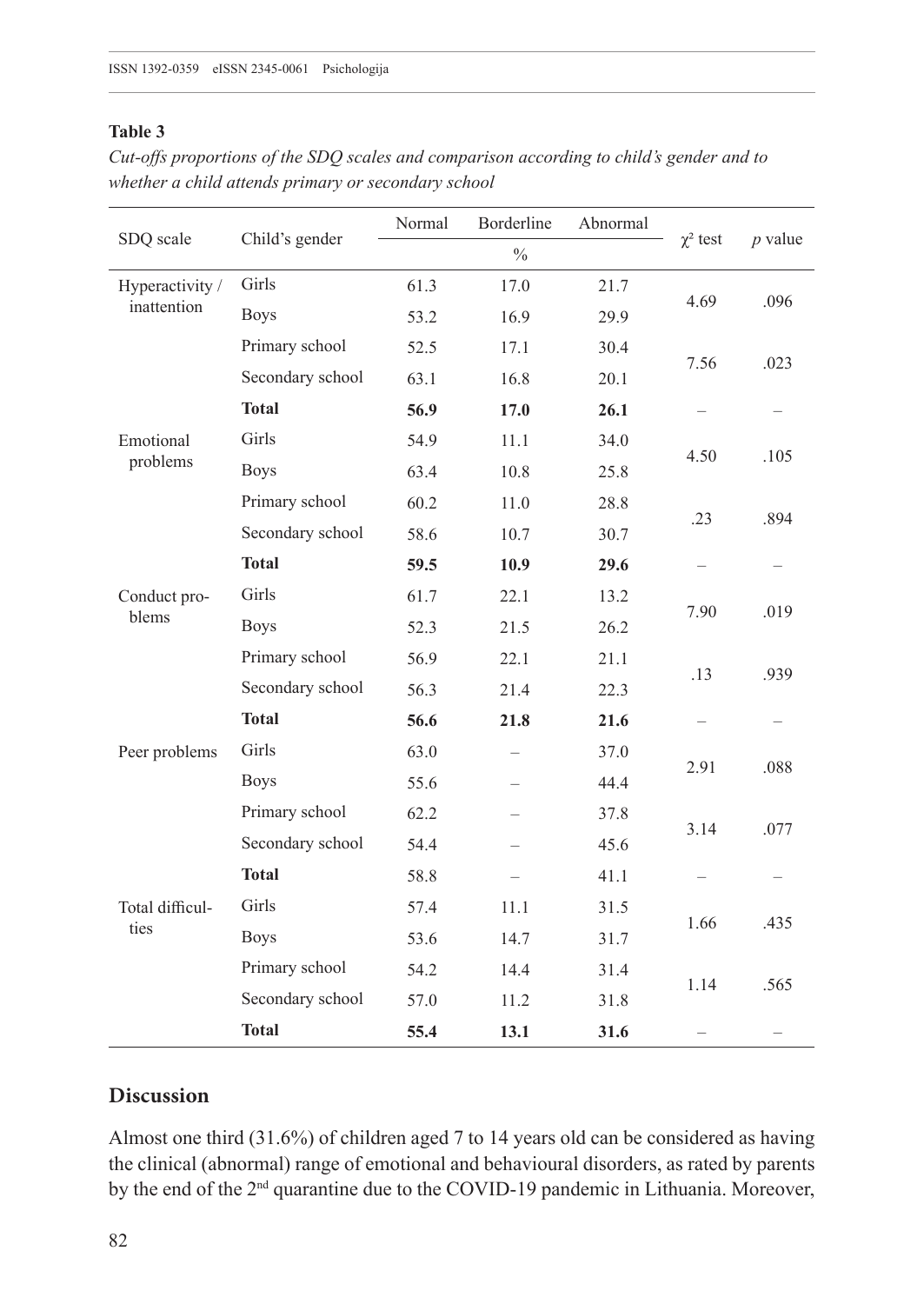the total difficulties score and the separate subscale mean scores were much higher in our recent study (mean score for total problems 14.4) compared to children of the same age after the first quarantine in Lithuania (mean score for total problems – 10.3; Jusienė et al., 2021), and to scores of the recent epidemiological study (mean score – 10.3; Lesinskienė et al., 2018) or the population-based study (mean score – 11.2; Gintilienė et al., 2004). Findings by Lesinskienė et al. (2018) suggest that pre-pandemic Lithuanian rates of psychopathology (e.g., 12.5% of children aged 7- to 16-years-old had the "probable" diagnosis according to the SDQ-algorithm) were generally in line with what has been reported by studies that used the same measures in other low- or middle-income countries, but higher than what has been reported in high-income countries.

The studies reporting children's mental health problems assessed with the SDQ during the pandemic due to COVID-19 in various countries provide diverse findings, mostly depending on the exact time of assessment. As, for example, in a community-based sample in France, 7.1% of children presented symptoms of emotional difficulties and 24.7% symptoms of hyperactivity/inattention during the first 5 weeks of home confinement (Moulin et al., 2021). Also, during the first month of school closure in China, the prevalence of total difficulties was 8.2% in primary school children (Liu et al., 2021). However, according to a population-based survey by Li and colleagues (2021), about one third of children (32.3%) in China demonstrated mental health problems after two months in lockdown. Finally, monthly screening (from March 2020 to March 2021) with SDQ for emotional and behavioural difficulties in children and adolescents in the United Kingdom provided evidence that the highest levels of both parent-reported and adolescent-reported symptoms were when high levels of restrictions were in place and schools were closed to most children (Creswell et al., 2021).

Many scientists and practitioners expressed their concern regarding the harm for children's mental health after the first lockdown, insisting to address mental health needs of school aged children, especially those who come from social risk families and rely on schools for behavioural and mental health supports (Jusienė et al., 2021; Li et al., 2021; Phelps & Sperry, 2020; Spinelli et al., 2020; Viner et al., 2021). It is not clear yet whether the pandemic has any long-term impact on children's health (Phelps & Sperry, 2020). It could be that when the experience of traumatic and/or depriving situations prolongs, emotional and behavioural problems also persist and pose a risk for later psychopathology.

Our study used convenience sampling and had no pre-pandemic data of the sample; thus, it cannot provide clear answer about the effects of the pandemic on the prevalence of mental health problems. Even given these limitations, the results of this study reveal the adverse psychological impact of school closure and lockdown due to COVID-19 on youngsters and suggest that it is urgent for policy makers to develop effective screening and coping strategies for children having a high risk for emotional and behavioural problems.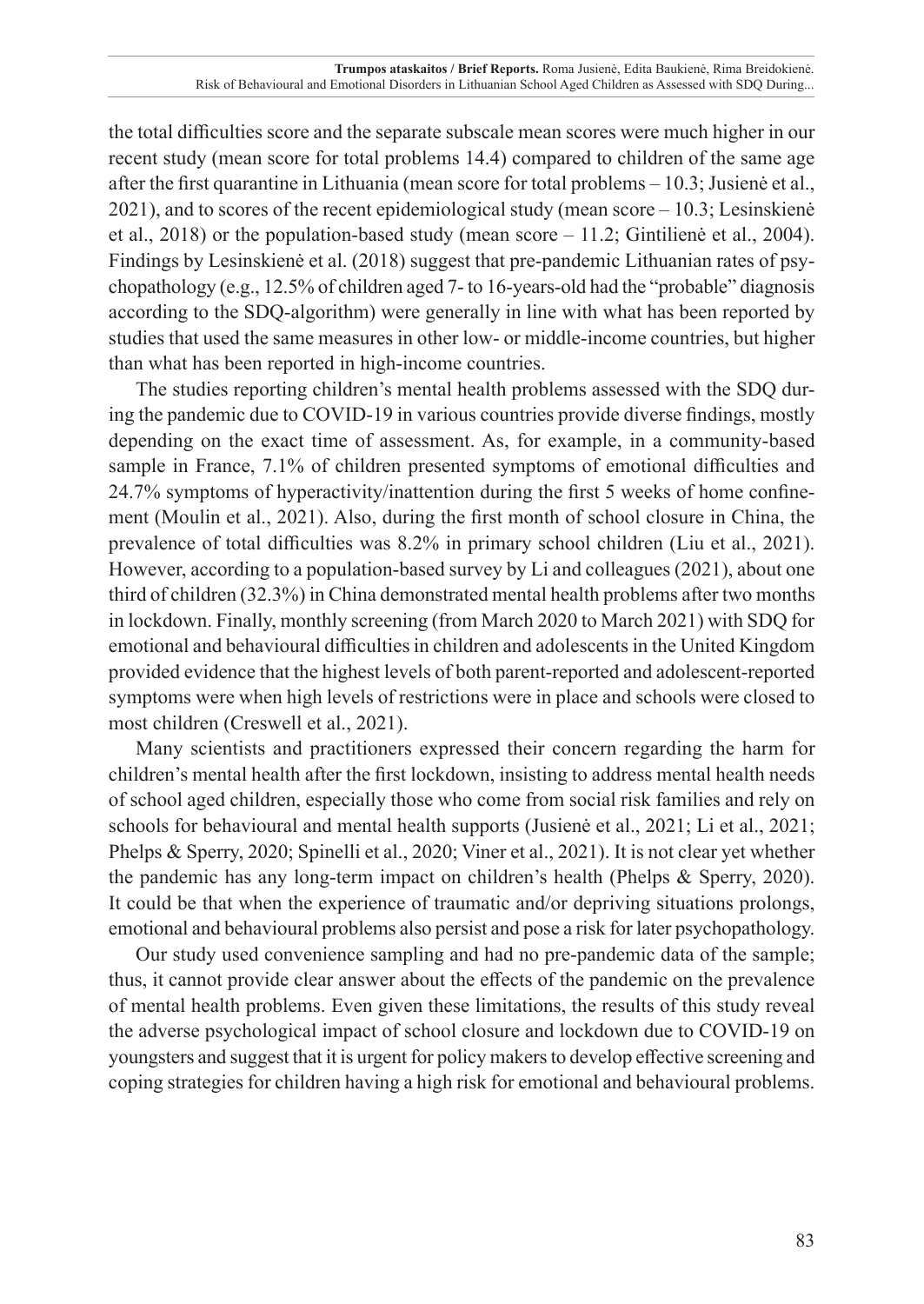## *Acknowledgments*

This study is part of the study "Long-term effects of screens on children's physical and mental health" funded by the Lithuanian governmental fund for public health improvement (VVSSF, agreement no. (1.80 E) SU-2498). The authors thank other researchers who worked in the mentioned project and helped with design and data collection: Ilona Laurinaitytė, Lina Lisauskienė, Rūta Praninskienė, Vaidotas Urbonas. Also, the authors thank the parents for participation in the study.

## **References**

1. Creswell, C., Shum, A., Pearcey, S., Skripkauskaite, S., Patalay, P., & Waite, P. (2021). Young people's mental health during the COVID-19 pandemic. *The Lancet, 5*, S2354–4642. [https://doi.org/10.1016/S2352-](https://doi.org/10.1016/S2352-4642(21)00177-2) [4642\(21\)00177-2](https://doi.org/10.1016/S2352-4642(21)00177-2)

2. De Figueiredo, C. S., Sandre, P. C., Portugal, L. C. L., Mazala-de-Oliveira, T., Chagas, L. S., Raony, I., …, Bomfim, P. O.-S. (2021). COVID-19 pandemic impact on children and adolescents' mental health: Biological, environmental, and social factors. *Progress in Neuro-Psychopharmacology and Biological Psychiatry, 106*, Article 110171.<https://doi.org/10.1016/j.pnpbp.2020.110171>

3. Goodman, A., & Goodman, R. (2009). Strengths and Difficulties Questionnaire as a dimensional measure of child mental health. *Journal of the American Academy of Child & Adolescent Psychiatry, 48*(4), 400–403. <https://doi.org/10.1097/CHI.0b013e3181985068>

4. Goodman, R. (1997). The Strengths and Difficulties Questionnaire: A research note. *Journal of Child Psychology and Psychiatry*, *38*, 581–586.

5. Gintilienė, G., Girdzijauskienė, S., Černiauskaitė, D., Lesinskienė, S., Povilaitis, R. ir Pūras, D. (2004). Lietuviškas SDQ – standartizuotas mokyklinio amžiaus vaikų "Galių ir sunkumų klausimynas". *Psichologija, 29*, 88–105.

6. Husky, M. M., Otten, R., Boyd, A., Pez, O., Bitfoi, A., Carta, M. G., …, Kovess-Masfety, V. (2018). Psychometric properties of the Strengths and Difficulties Questionnaire in Children Aged 5–12 Years across seven European countries. *European Journal of Psychological Assessment*, *36*(1), 65–76. [https://doi.](https://doi.org/10.1027/1015-5759/a000489) [org/10.1027/1015-5759/a000489.](https://doi.org/10.1027/1015-5759/a000489)

7. Jusienė, R., Būdienė, V., Gintilienė, G., Girdzijauskienė, S., Stonkuvienė, I., Žėkaitė, ..., Urbonas, V. (2021). *Nuotolinis vaikų ugdymas pandemijos dėl COVID-19 metu: grėsmės ir galimybės ekosisteminiu požiūriu.* Vilnius: Vilniaus universiteto leidykla.

8. Lesinskiene, S., Girdzijauskiene, S., Gintiliene, G., Butkiene, D., Puras, D., Goodman, R., & Heiervang, E. (2018). Epidemiological study of child and adolescent psychiatric disorders in Lithuania. *BMC Public Health, 18*, 548–556. [https://doi.org/10.1186/s12889-018-5436-3.](https://doi.org/10.1186/s12889-018-5436-3)

9. Li, W., Wang, Z., Wang, G., Ip, P., Sun, X., Jiang, Y., & Jiang, F. (2021). Socioeconomic inequality in child mental health during the COVID-19 pandemic: First evidence from China. *Journal of Affective Disorders*, *287*, 8–14. [https://doi.org/10.1016/j.jad.2021.03.009.](https://doi.org/10.1016/j.jad.2021.03.009)

10. Liu, Q., Zhou, Y., Xie, X., Xue, Q., Zhu, K., Wan, Z., ..., Song, R. (2021). The prevalence of behavioral problems among school-aged children in home quarantine during the COVID-19 pandemic in China. *Journal of Affective Disorders, 279*, 412–416. [https://doi.org/10.1016/j.jad.2020.10.008.](https://doi.org/10.1016/j.jad.2020.10.008)

11. Loades, M. E., Chatburn, E., Higson-Sweeney, N., Reynolds, S., Shafran, R., Brigden, A., ..., Crawley, E. (2020). Rapid systematic review: The impact of social isolation and loneliness on the mental health of children and adolescents in the context of COVID-19. *Journal of American Acadamy of Child and Adolescent Psychiatry*, *59*(11), 1218–1239. doi: [10.1016/j.jaac.](10.1016/j.jaac)2020.05.009.

12. Moulin, F., El-Aarbaoui, T., Bustamante, J. J. H., Heron, M., Mary-Krause, M., Rouquette, A., ..., Melchior, M. (2021). Risk and protective factors related to children's symptoms of emotional difficulties and hyperactivity/inattention during the COVID-19-related lockdown in France: Results from a community sample. *European Child and Adolescent Psychiatry,* 1–12. [https://doi:10.1007/s00787-021-01752-3.](https://doi:10.1007/s00787-021-01752-3)